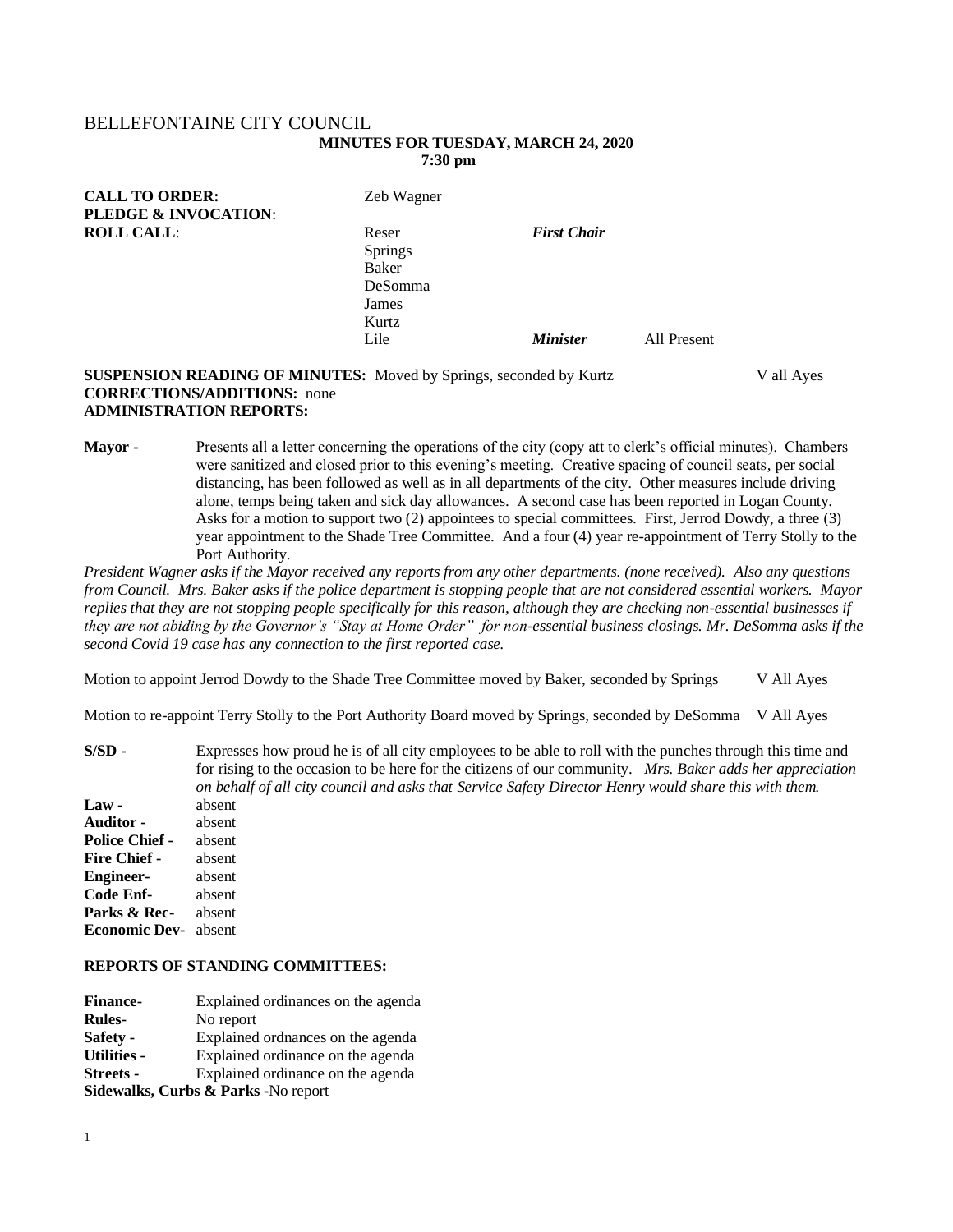**Audit –** No report

### **COMMUNICATIONS FROM CITIZENS:**

#### **INTRODUCTION OF ORDINANCES:**

## **1. ORDINANCES FOR 1ST READING**

20-21 A. AN ORDINANCE AMENDING ORDINANCE 19-11 AUTHORIZING THE SERVICE-SAFETY DIRECTOR TO SEEK PROPOSALS AND/OR ADVERTISE FOR BIDS AND ENTER INTO CONTRACT WITH THE SELECTED CONTRACTOR AND/OR BIDDERS FOR THE W. SANDUSKY INDUSTRIAL PARK IMPROVEMENTS PROJECT AND DECLARING AN EMERGENCY IN THE CITY OF BELLEFONTAINE, OHIO. **FINANCE**

| 3RR-      | Moved by Baker, seconded by Springs | V All Ayes |
|-----------|-------------------------------------|------------|
| Passage-  | Moved by Baker, seconded by Springs | V All Ayes |
| Adoption- | Moved by Baker, seconded by Springs | V All Ayes |

*Motion to suspend the 48 Hour Notification Suspension Rule moved by* Springs, *seconded by* Kurtz *V All Ayes*

20-22 B. AN ORDINANCE AUTHORIZING THE EXTENSION OF WATER UTILITY SERVICE OUTSIDE THE CORPORATION LINE OF THE CITY OF BELLEFONTAINE TO THAT CERTAIN PROPERTY LOCATED AT 1312 TWP RD 185, LAKE TOWNSHIP, LOGAN COUNTY, OHIO, AND DECLARING AN EMERGENCY IN THE CITY OF BELLEFONTAINE, OHIO. **UTILITIES**

| 3RR-      | Moved by Springs, seconded by Kurtz | V All Ayes |
|-----------|-------------------------------------|------------|
| Passage-  |                                     |            |
| Adoption- |                                     |            |

### **2. ORDINANCES FOR 2ND READING**

20-13 A. AN ORDINANCED AUTHORIZING THE HIRING OF PART-TIME SEASONAL EMPLOYEE FOR SUMMER 2020 FOR CEMETERY, AUTHORIZING APPROPRIATIONS THEREFORE AND DECLARING AN EMERGENCY IN THE CITY OF BELLEFONTAINE, OHIO. **FINANCE**

| 3RR-      | Moved by Baker, seconded by Springs | V All Ayes |
|-----------|-------------------------------------|------------|
| Passage-  | Moved by Baker, seconded by Springs | V All Ayes |
| Adoption- | Moved by Baker, seconded by Springs | V All Aye  |

20-15 B. AN ORDINANCE AUTHORIZING AND DIRECTING THE SERVICE-SAFETY DIRECTOR AND FIRE CHIEF TO EXECUTE ANY AND ALL DOCUMENTS NECESSARY TO APPLY AND ACCEPT STATE EMS EQUIPMENT GRANT FOR 2020 AND DECLARING AN EMERGENCY IN THE CITY OF BELLEFONTAINE, OHIO. **FINANCE**

| 3RR-      | Moved by Baker, seconded by Springs | V All Aves |
|-----------|-------------------------------------|------------|
| Passage-  |                                     |            |
| Adoption- |                                     |            |

20-17 C. AN ORDINANCE AUTHORIZING THE SERVICE-SAFETY DIRECTOR AND/OR POLICE CHIEF TO ACCEPT A BYRNE-JAG LE GRANT AWARD AND DECLARING AN EMERGENCY IN THE CITY OF BELLEFONTAINE, OHIO **SAFETY**

| 3RR-      | Moved by Lile, seconded James | V All Ayes |
|-----------|-------------------------------|------------|
| Passage-  |                               |            |
| Adoption- |                               |            |